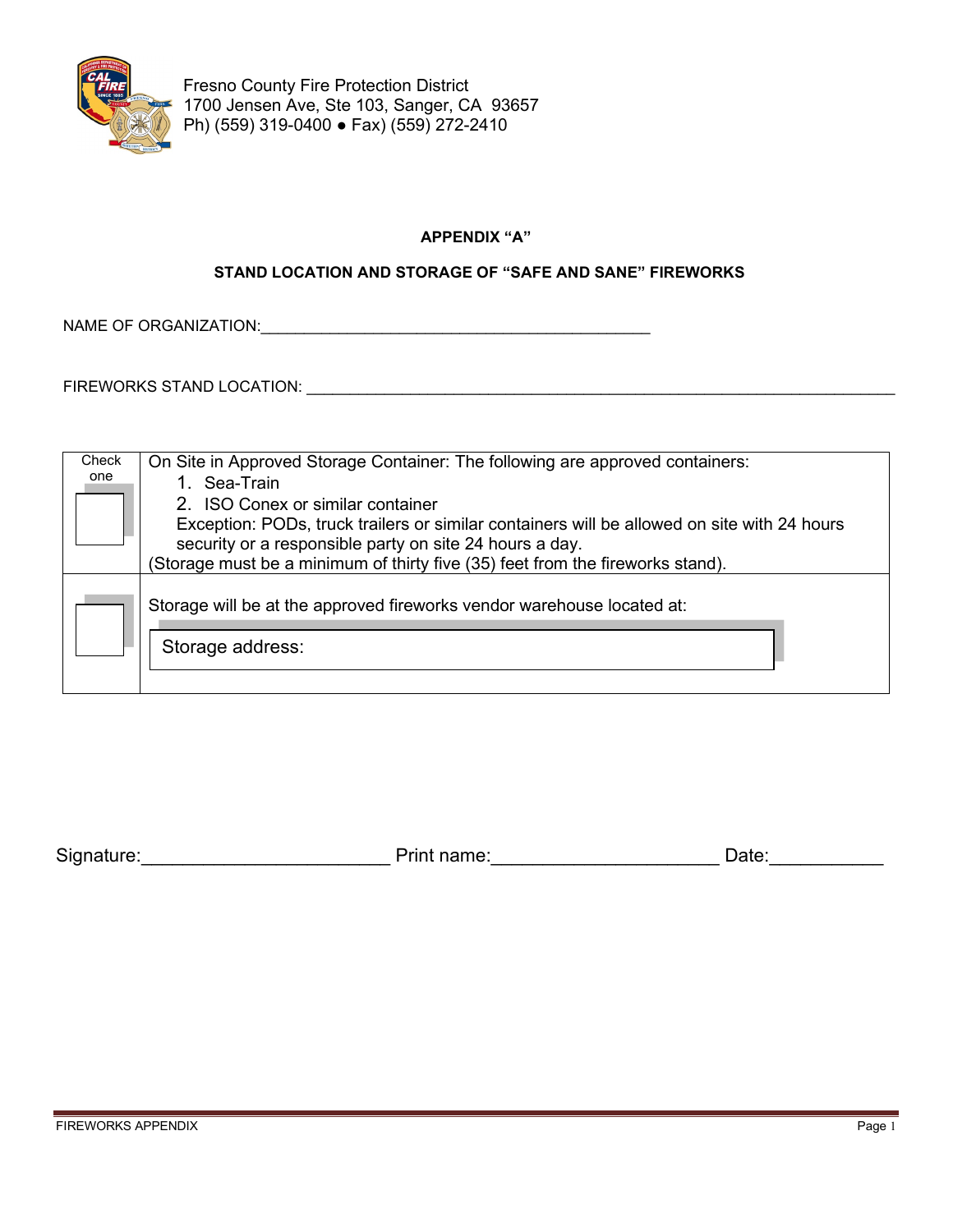# **APPENDIX "B"**

#### **INSURANCE REQUIREMENTS FOR FIREWORKS PERMIT**

In consideration for the issuance of a Permit for the sale and/or display of safe and sane fireworks, Applicant and Wholesaler/Retailer shall pay for and maintain in full force and effect all policies of insurance required hereunder with an insurance company(ies) admitted by the California Insurance Commissioner to do business in the State of California and rated not less than "A-VII" in Best's Insurance Rating Guide. The following policies of insurance are required:

 (i) COMMERCIAL GENERAL LIABILITY insurance which shall be at least as broad as Insurance Services Office (ISO) form CG 00 01 and shall include insurance for "bodily injury", "property damage" and "personal and advertising injury", including premises and operation, products and completed operations and contractual liability with limits of liability of not less than \$1,000,000 per occurrence and \$2,000,000 general aggregate for bodily injury and property damage, \$1,000,000 per occurrence for personal and advertising injury and \$2,000,000 aggregate for products and completed operations.

Applicant and Wholesaler/Retailer shall be responsible for payment of any deductibles contained in any insurance policies required hereunder. Applicant and Wholesaler/Retailer shall also be responsible for payment of any self-insured retentions.

All policies of insurance required hereunder shall be endorsed to provide that the coverage shall not be cancelled, non-renewed, reduced in coverage or in limits except after thirty (30) calendar day written notice by certified mail, return receipt requested, has been given to the Fresno County Fire Protection District. Upon issuance by the insurer, broker or agent of a notice of cancellation, non-renewal or reduction in coverage or limits, Applicant and Wholesaler/Retailer shall furnish Fresno County Fire Protection District with a new certificate and applicable endorsements for such policy(ies). **In the event any policy(ies) are due to expire during the Permit, Applicant and Wholesaler/Retailer shall provide a new certificate and all applicable endorsements evidencing renewal of such policy(ies) not less than 15 calendar days prior to the expiration date of the expiring policy(ies).**

The General Liability insurance policy shall name the Fresno County Fire Protection District and its officers, officials, employees, agents and volunteers as an additional insureds. Applicant's and Wholesaler/Retailer's insurance shall be primary as respects to the Fresno County Fire Protection District and its officers, officials, employees, agents and volunteers. Any insurance or self-insurance maintained by the Fresno County Fire Protection District and its officers, officials, employees, agents and volunteers shall be excess of the Applicant's and Wholesaler/Retailer's insurance and not contribute with it. Applicant and Wholesaler/Retailer shall have furnished Fresno County Fire Protection District with the certificate(s) and applicable endorsements for ALL required insurance prior to the issuance of the Permit.

If at any time during the life of the Permit, Applicant and Wholesaler/Retailer fail to maintain the required insurance in full force and effect, the Permit shall be suspended immediately until notice is received by Fresno County Fire Protection District that the required insurance has been restored to full force and effect and that the premiums therefore have been paid for a period satisfactory to Fresno County Fire Protection District.

**NOTE:** A Certificate of Insurance is not acceptable, in lieu of the additional insured and primary insurance endorsements required above. The certificate of insurance **must** be accompanied by the additional insured and primary insurance endorsements.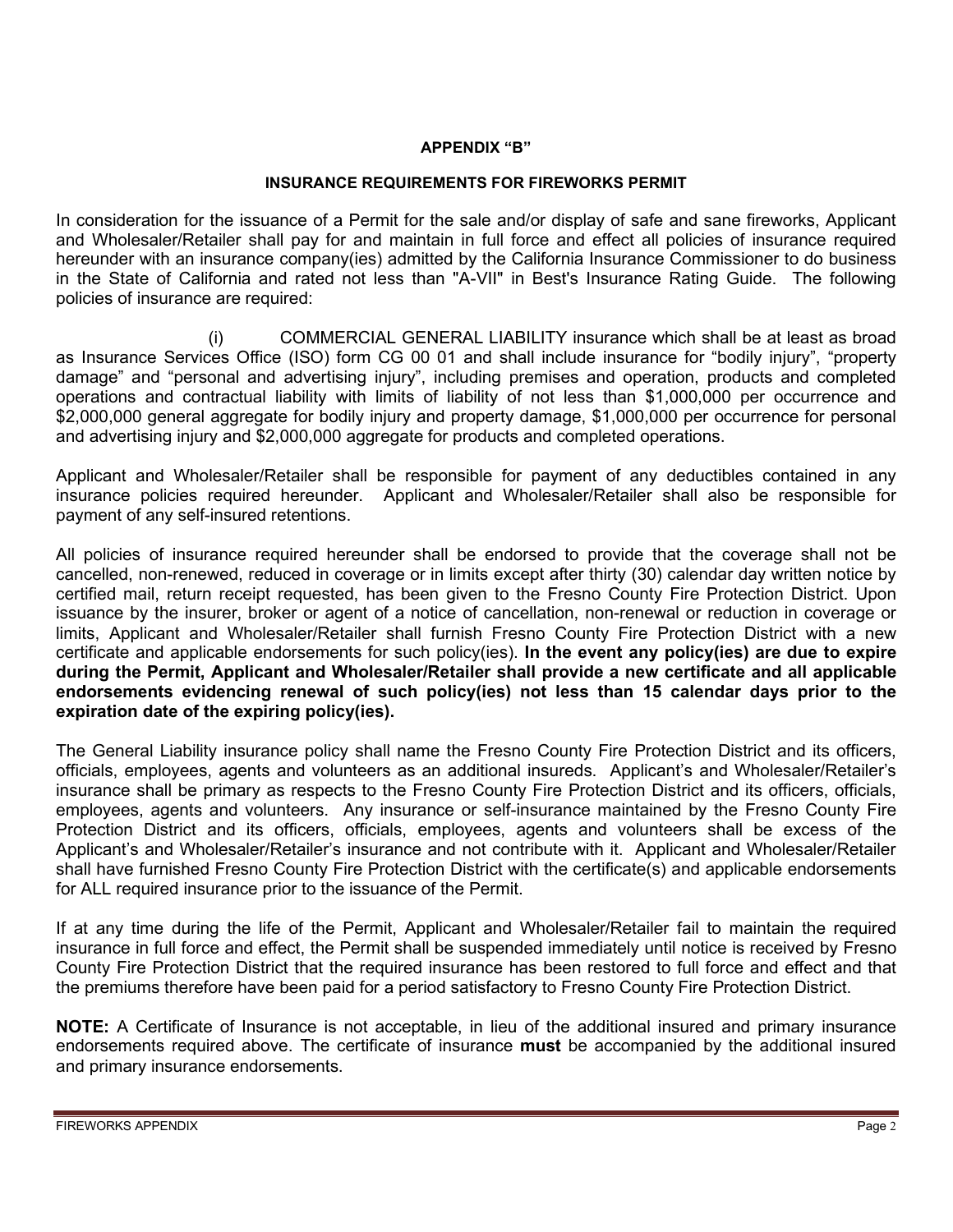# **APPENDIX "C"**

#### **INDEMNIFICATION AND HOLD HARMLESS AGREEMENT**

In consideration for the issuance of a Permit for the sale and/or display of safe and sane fireworks, and to the furthest extent allowed by law, Applicant and Wholesaler/Retailer do hereby agree to indemnify, hold harmless and defend Fresno County Fire Protection District and each of its elected officials, officers, employees, attorneys, agents and volunteers (hereinafter referred to as "FCFPD") from any and all claims, loss, liability, fines, penalties, forfeitures, costs and damages (whether in contract, tort or strict liability, including but not limited to personal injury, death at any time and property damage, and economic loss) incurred by FCFPD, Applicant, Wholesaler/Retailer or any other person, and from any and all claims, demands and actions in law or equity (including attorney's fees, costs and litigation expenses and any other monetary damage or penalty), arising or alleged to have arisen directly or indirectly out of the issuance or use of the Permit. Applicant's and Wholesaler's/Retailer's obligations under the preceding sentence shall apply regardless of whether the FCFPD is negligent, but shall not apply to any loss, liability, fines, penalties, forfeitures, costs or damages caused solely by the gross negligence, or caused by the willful misconduct, of the FCFPD

Throughout the life of this Agreement, Applicant and Wholesaler/Retailer shall pay for and maintain in full force and effect all insurance as required in Exhibit A, which is incorporated into and part of this Agreement.

Applicant and Wholesaler/Retailer shall conduct all defense at his/her/its sole cost. The fact that insurance is obtained by Applicant and Wholesaler/Retailer shall not be deemed to release or diminish the liability of Applicant and Wholesaler/Retailer, including, without limitation, liability assumed under this Agreement. The duty to indemnify shall apply to all claims regardless of whether any insurance policies are applicable. The duty to defend hereunder is wholly independent of and separate from the duty to indemnify and such duty to defend exists regardless of any ultimate liability of Applicant and Wholesaler/Retailer. The policy limits do not act as a limitation upon the amount of defense and/or indemnification to be provided by Applicant and Wholesaler/Retailer. Approval or purchase of any insurance contracts or policies shall in no way relieve from liability nor limit the liability of Applicant, Wholesaler/Retailer and each of their officers, officials, employees, agents, volunteers, distributors, contractors, subcontractors, vendors or invitees.

Applicant and Wholesaler/Retailer shall furnish the FCFPD with copies of the actual policies upon the request and this requirement shall survive the expiration or termination of this Permit.

FCFPD shall be reimbursed for all costs and attorney's fees incurred by the FCFPD in enforcing this Agreement.

This Indemnification and Hold Harmless Agreement shall survive the expiration or termination of this Permit.

**The undersigned acknowledges that he/she (i) has read and fully understands the content of this Indemnification and Hold Harmless Agreement; (ii) is aware that this is a contract between the FCFPD, Applicant and Wholesaler/Retailer; (iii) has had the opportunity to consult with his/her attorney, in his/her discretion; (iv) is fully aware of the legal consequences of signing this document; and (v) is the Applicant, Wholesaler/Retailer or his/her/its authorized signatory.** 

Signed, sealed and delivered this \_\_\_\_\_\_ day of \_\_\_\_\_\_\_\_\_\_

| Witness Signature (Organization)     | Applicant Signature (Organization)               |
|--------------------------------------|--------------------------------------------------|
| Witness Signature (Fireworks Vendor) | Wholesaler/Retailer Signature (Fireworks Vendor) |

FIREWORKS APPENDIX Page 3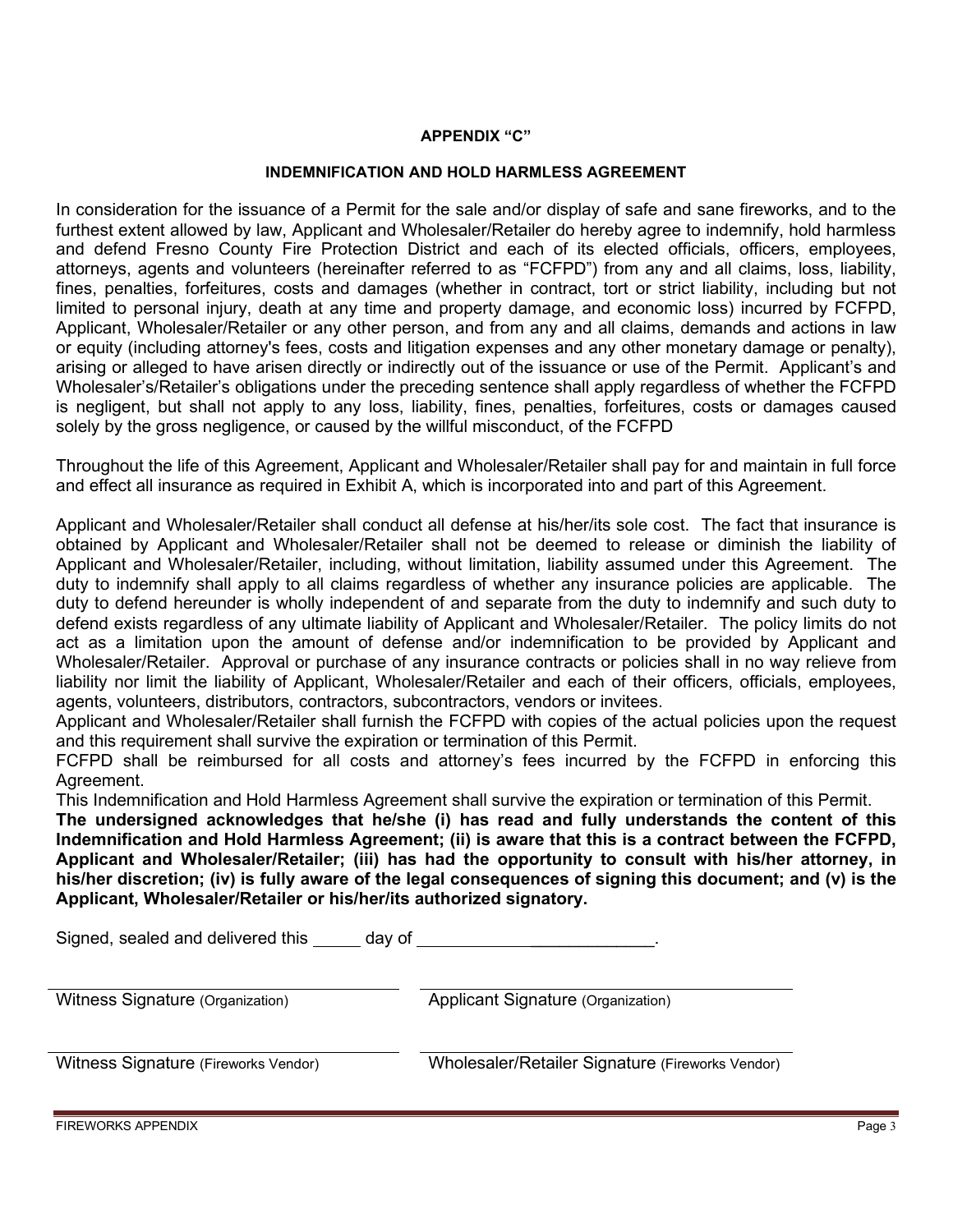#### **APPENDIX "D" FIREWORKS STAND INITIAL INSPECTION RECORD**

| Each fireworks stand must have the following posted prior to the initial inspection:                                                                                                                                                                                                                                                                                                                                                                                                                                                                                                                                                                                                                                                                                                                                                                                                                                                                                                                                                                                 |
|----------------------------------------------------------------------------------------------------------------------------------------------------------------------------------------------------------------------------------------------------------------------------------------------------------------------------------------------------------------------------------------------------------------------------------------------------------------------------------------------------------------------------------------------------------------------------------------------------------------------------------------------------------------------------------------------------------------------------------------------------------------------------------------------------------------------------------------------------------------------------------------------------------------------------------------------------------------------------------------------------------------------------------------------------------------------|
| <b>State Fire Marshal's license</b><br>Temporary Seller's Permit from the State Board of Equalization<br>Certificate of Insurance<br>Name and contact information of two people responsible for the operation of the fireworks stand                                                                                                                                                                                                                                                                                                                                                                                                                                                                                                                                                                                                                                                                                                                                                                                                                                 |
| The fireworks stand must be at least 10 feet from the following:                                                                                                                                                                                                                                                                                                                                                                                                                                                                                                                                                                                                                                                                                                                                                                                                                                                                                                                                                                                                     |
| Parking- Block off parking prior to initial inspection<br>Public sidewalk or roadway                                                                                                                                                                                                                                                                                                                                                                                                                                                                                                                                                                                                                                                                                                                                                                                                                                                                                                                                                                                 |
| The fireworks stand must be at least 35 feet from the following:                                                                                                                                                                                                                                                                                                                                                                                                                                                                                                                                                                                                                                                                                                                                                                                                                                                                                                                                                                                                     |
| Any adjacent buildings<br>Property line or burnable materials including dry vegetation<br>Fireworks storage container<br>Generators or associated fuel supplies                                                                                                                                                                                                                                                                                                                                                                                                                                                                                                                                                                                                                                                                                                                                                                                                                                                                                                      |
| The fireworks stand must be at least 100 feet from the following:                                                                                                                                                                                                                                                                                                                                                                                                                                                                                                                                                                                                                                                                                                                                                                                                                                                                                                                                                                                                    |
| Any pump, dispensing device, or fill location for flammable and/or combustible liquids and/or gases                                                                                                                                                                                                                                                                                                                                                                                                                                                                                                                                                                                                                                                                                                                                                                                                                                                                                                                                                                  |
| Other fireworks stand requirements:                                                                                                                                                                                                                                                                                                                                                                                                                                                                                                                                                                                                                                                                                                                                                                                                                                                                                                                                                                                                                                  |
| Each stand will have a minimum of two exits on opposite sides, each with a minimum 32"<br>wide clear width<br>Only electric lights may be used and the wiring shall meet the minimum requirements<br>of the California Electrical Code. All exposed bulbs must be covered<br>Red lettered "NO SMOKING" signs shall be located on all sides of the stand. (In both English<br>and Spanish)<br>One approved 2A:10B: C portable fire extinguisher must be in the stand sale area and<br>must be serviced within the last year<br>Fireworks signs, sandwich boards and advertisements shall be limited to the booth and no more than<br>30 feet surrounding the booth<br>All persons within the fireworks stand or employed in the sales must be at least 18<br>years of age<br>Stands may not obstruct any handicapped parking stall<br>Tarps and canopies shall not be within 2 feet of a fireworks stand, and may not be bigger than the<br>stand<br>Display at least one of each product for initial inspection<br>The legal age to buy fireworks is 16 years of age |
| Safe and Sane fireworks can be used or discharged in the Fresno County Fire Protection District<br>365 days a year except east of the Friant-Kern Canal and west of Interstate 5.                                                                                                                                                                                                                                                                                                                                                                                                                                                                                                                                                                                                                                                                                                                                                                                                                                                                                    |

| Initial Inspection conducted by:<br>Date: |  |
|-------------------------------------------|--|
|-------------------------------------------|--|